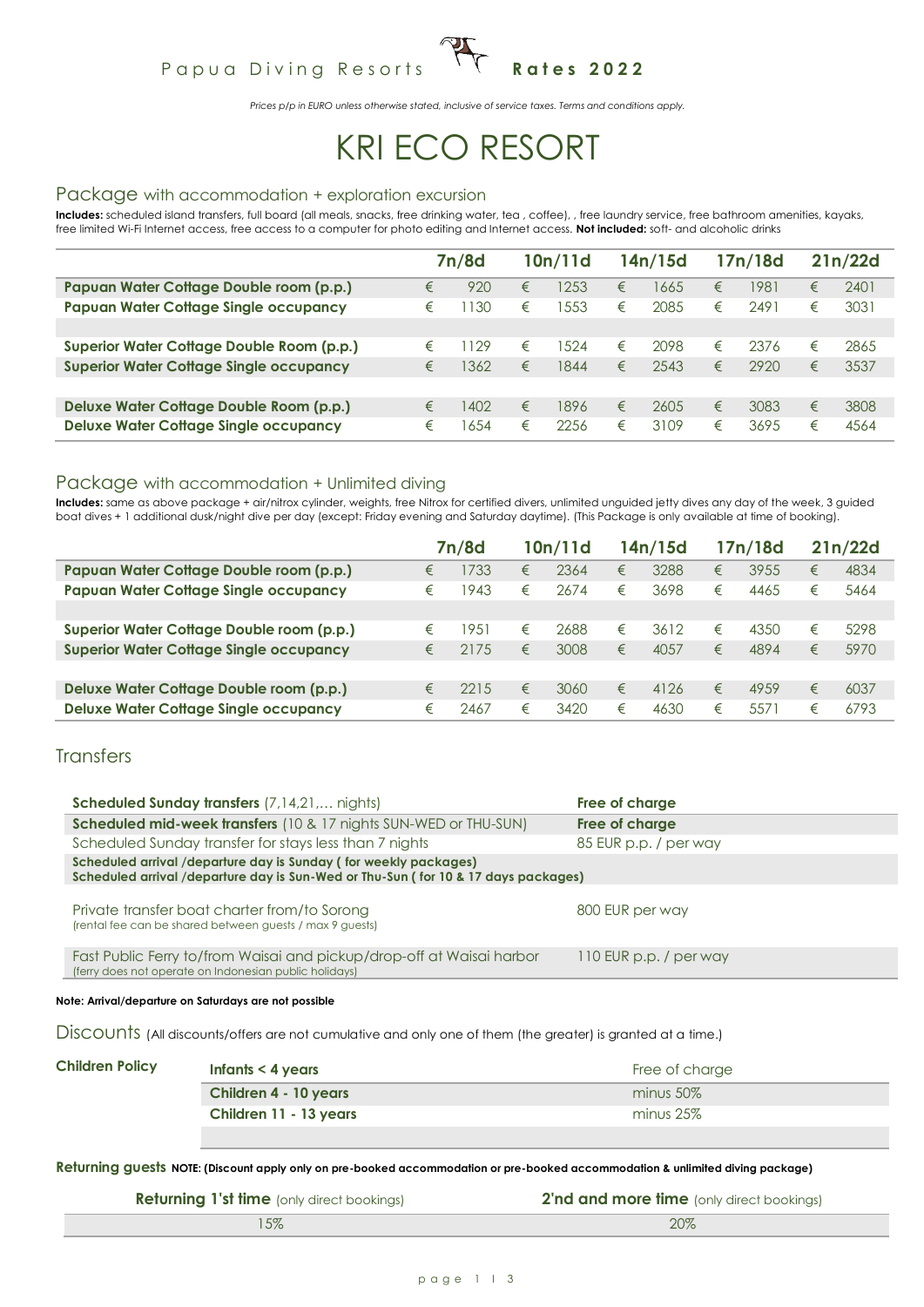## Papua Diving Resorts **Rates 2022**

#### Diving

Book the "Unlimited diving package" (see accommodation + unlimited diving package) or book a number of dives up-front or simply "Pay for what you dive" at the resort (see table below).

| Number of dives                                                      | 1 - 5         | $6 - 10$      | $11 - 15$     | $16+$         |
|----------------------------------------------------------------------|---------------|---------------|---------------|---------------|
| Price per dive                                                       | $\epsilon$ 60 | $\epsilon$ 56 | $\epsilon$ 53 | $\epsilon$ 50 |
| includes tanks, weights, guides and free nitrox for certified divers |               |               |               |               |
| Guided Snorkeling                                                    |               |               |               |               |
| Single boat snorkel trip                                             | $\epsilon$ 27 |               |               |               |
| Double boat snorkel-trip (min. 4 guests/on request)                  | $\epsilon$ 39 |               |               |               |
| Guided House reef snorkeling possible on request                     |               |               |               |               |

#### PADI Dive Training

|                                                                                             | price          | <b>Includes</b>                         |
|---------------------------------------------------------------------------------------------|----------------|-----------------------------------------|
| <b>DSD (Discover Scuba Diving)</b>                                                          | $\epsilon$ 130 | Theory + 1 Open Water/introduction dive |
| <b>Open Water Diver</b>                                                                     | $\epsilon$ 580 | Manual, certification, all equipment    |
| <b>Open Water Diver Referal</b>                                                             | $\epsilon$ 330 | Certification, all equipment            |
| <b>Advanced Open Water</b>                                                                  | $\epsilon$ 410 | Manual, 5 Dives, certification          |
| Advanced Open Water combined with Dive package                                              | $\epsilon$ 245 | Manual, certification                   |
| <b>Enriched Air (NITROX)</b>                                                                | $\epsilon$ 180 | Manual, certification, FREE NITROX      |
| more PADI specialty courses upon request (Deep, Drift, Night, Underwater Photography, etc.) |                |                                         |
| <b>PADI refresher course</b>                                                                | $\epsilon$ 85  | 1 dive + skill practice                 |
| Apnoe / Freediving                                                                          | On request     | training + certification                |

| Rental Equipment                                  | per dive      | per day       | per week       |  |
|---------------------------------------------------|---------------|---------------|----------------|--|
| Full set (BCD, reg., wetsuit, mask & fins, comp.) | $\epsilon$ 30 | $\epsilon$ 49 | $\epsilon$ 215 |  |
| <b>BCD</b> or regulator                           | $\xi$ 8       | $\epsilon$ 14 | $\epsilon$ 65  |  |
| Wetsuit                                           | $\epsilon$ 6  | $\epsilon$ 10 | $\epsilon$ 55  |  |
| Mask, snorkel & fins                              |               | $\epsilon$ 10 | $\epsilon$ 55  |  |
| Dive computer                                     |               | $\epsilon$ 12 | $\epsilon$ 58  |  |
| Dive torch                                        | $\xi$ 8       |               |                |  |
| 15I (large) tank                                  | $\epsilon$ 4  |               |                |  |
|                                                   |               |               |                |  |

#### Fluo Diving - surcharge (max.4 divers)

| 1 guest / 1 guide               |  |
|---------------------------------|--|
| $2 - 4$ guests / 1 guide (p.p.) |  |

\*incl. Special Mask/Dive Torch/Filter for Camera

#### Private Dive Guide (please request in advance)

| Price per dive | € 50  |
|----------------|-------|
| Price per day  | € 100 |

Some divers may find some dives challenging due to currents. Under certain circumstances some divers may require a private guide to be able to dive some sites. Typical examples are: inexperience with diving in current, below a reasonable level of fitness/strength and the lower and upper ranges of age.